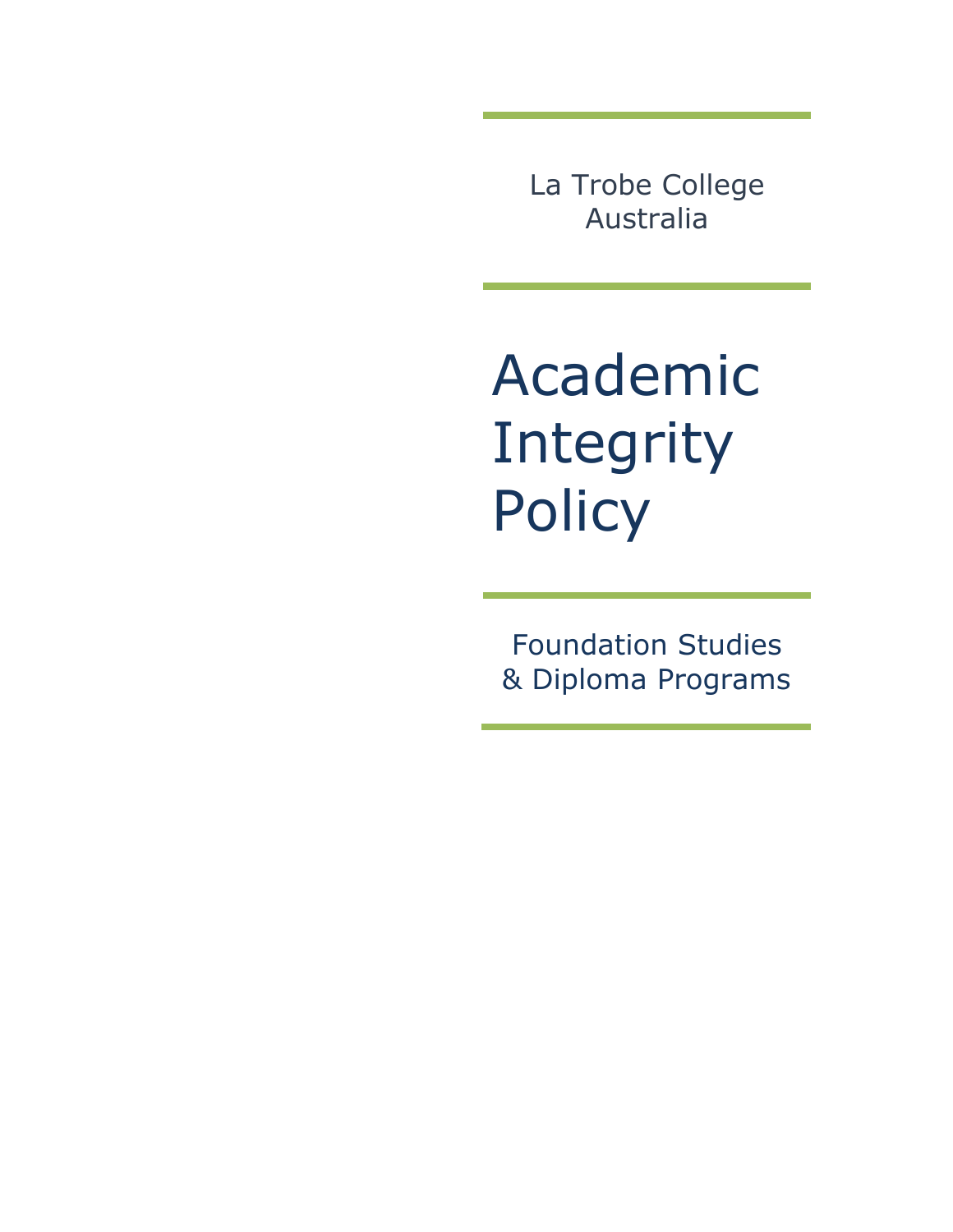## **Contents:**

| 1.0                      |                                                                                                                                                                            |  |
|--------------------------|----------------------------------------------------------------------------------------------------------------------------------------------------------------------------|--|
| 1.1<br>1.2               |                                                                                                                                                                            |  |
| 2.0                      |                                                                                                                                                                            |  |
| 2.1                      |                                                                                                                                                                            |  |
| 3.0                      |                                                                                                                                                                            |  |
| 3.1<br>3.2<br>3.3<br>3.4 |                                                                                                                                                                            |  |
| 4.0                      |                                                                                                                                                                            |  |
| 5.0                      |                                                                                                                                                                            |  |
|                          | Appendix B. Guidelines for determining the level of academic misconduct 15<br>Appendix C. Schedule of Suggested Reponses to Substantiated Breaches of Academic Integrity16 |  |

ABN No. 92 143 736 789 CRICOS Provider No. 03312D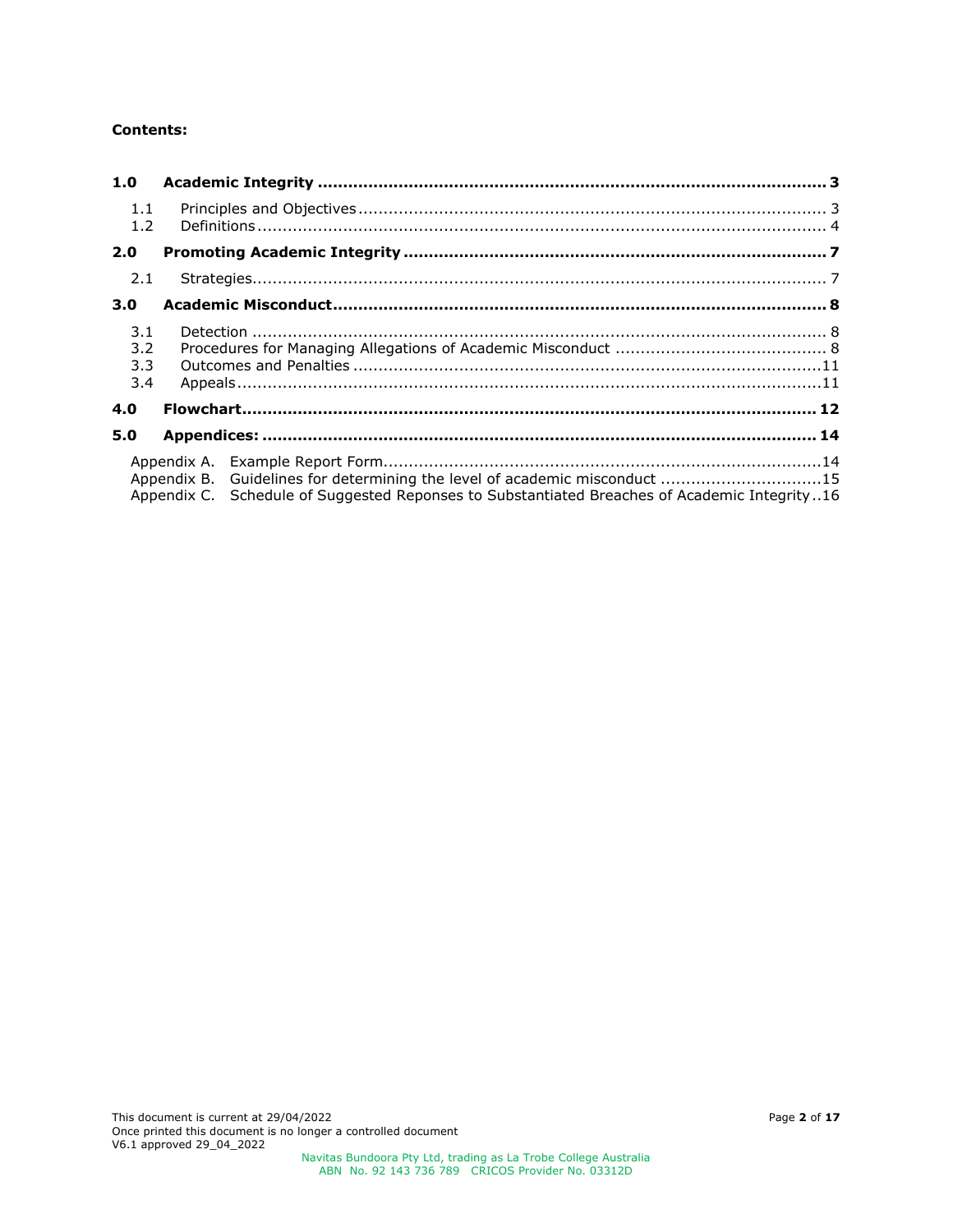# <span id="page-2-0"></span>**1.0 Academic Integrity**

The International Centre for Academic Integrity (2014) "Fundamental Values Project" defines academic integrity as:

"… a commitment, even in the face of adversity, to six fundamental values: honesty, trust, fairness, respect, responsibility and courage. From these values flow principles of behaviour that enable academic communities to translate ideals into action."

Academic integrity means acting with the values of honesty, trust, fairness, respect and responsibility in learning, teaching and research. It is important for students, teachers, researchers and professional staff to act in an honest way, be responsible for their actions, and show fairness in every part of their work. All students and staff should be an example to others of how to act with integrity in their study and work. Academic integrity is important for an individual's and a College's reputation.

Throughout the duration of their studies at La Trobe College Australia, students are expected to conduct themselves in an honest and ethical manner, and in accordance with accepted standards of academic integrity as defined in the policies and guidelines of La Trobe College Australia.

### <span id="page-2-1"></span>**1.1 Principles and Objectives**

La Trobe College Australia is committed to promoting and maintaining the highest standards of integrity in the conduct of teaching, learning and research. As a result, all members of the teaching and learning community are responsible for the promotion and protection of academic integrity.

The objective of the Academic Integrity Policy is to provide a framework and procedures that promote academic integrity in the College's teaching and learning community. Where a student has breached the standards of academic integrity the response will be educative, including the application of penalties to support the student's academic development, and will ensure natural justice.

La Trobe College Australia expects students to conduct their studies honestly, ethically and in accordance with the standards of academic conduct outlined in this document, as directed by academic staff in the course of a student's study program and as described in the compulsory online academic integrity training provided. Specifically, it is academic misconduct for a student to plagiarise, submit for assessment work that has been outsourced to a third party, collude, cheat, falsify or fabricate information.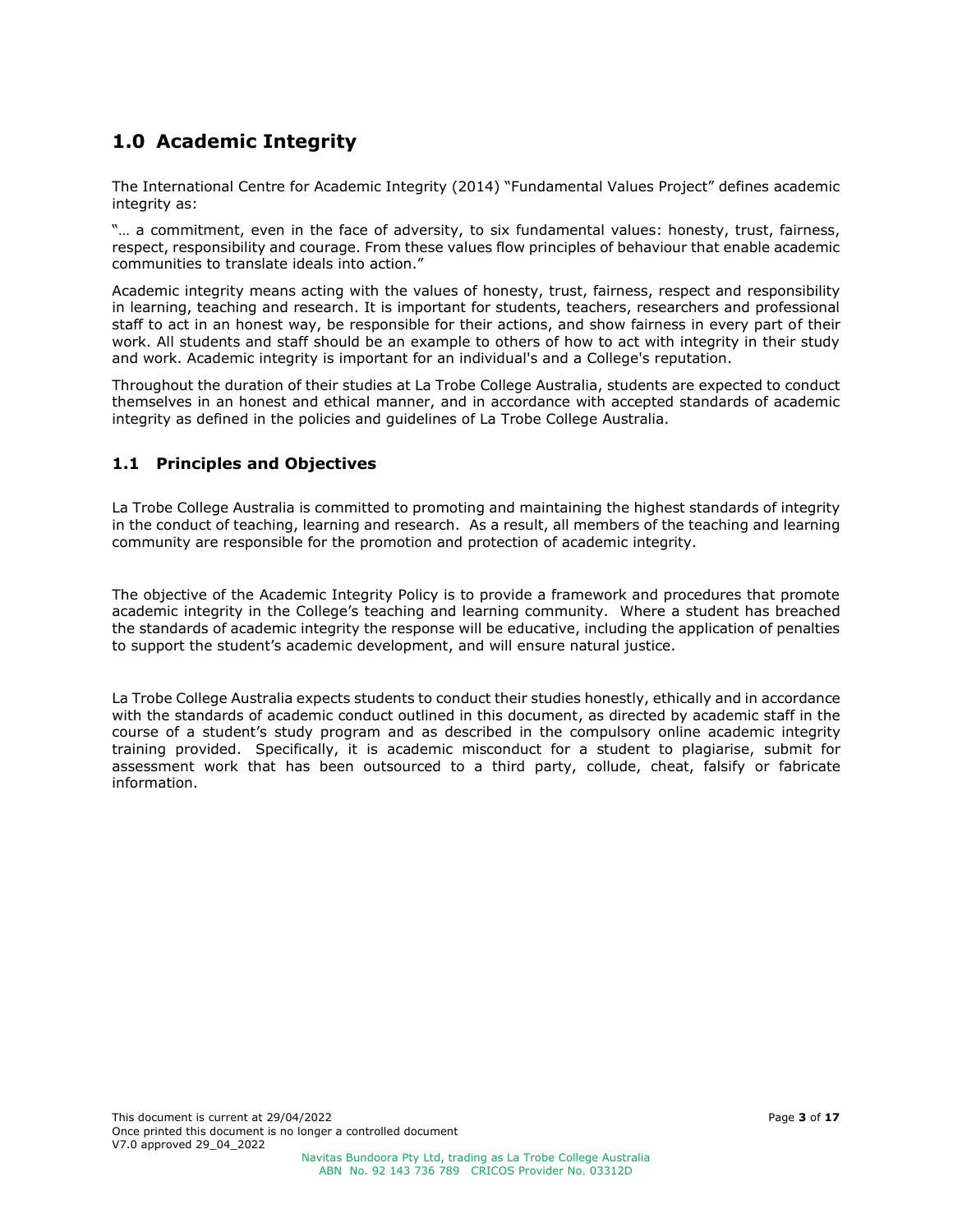## <span id="page-3-0"></span>**1.2 Definitions**

| <b>Term</b>                                                | <b>Meaning</b>                                                                                                                                                                                                                                                                                                                                                                                                                                                                                                                                                                                                                 |  |  |  |  |
|------------------------------------------------------------|--------------------------------------------------------------------------------------------------------------------------------------------------------------------------------------------------------------------------------------------------------------------------------------------------------------------------------------------------------------------------------------------------------------------------------------------------------------------------------------------------------------------------------------------------------------------------------------------------------------------------------|--|--|--|--|
| Academic Coordinator                                       | The Academic Coordinator is responsible for the academic management,<br>coordination and administration of the Pathway Programs, and, working<br>in conjunction with the Academic Director, is accountable for the<br>provision of high-quality pathways programs by ensuring the Diploma<br>Programs are coherent in design, planning, management, delivery and<br>assessment.                                                                                                                                                                                                                                                |  |  |  |  |
| Academic Director                                          | The Academic Director is responsible for overall management of<br>Academic processes, including quality assurance of the academic<br>interface with the University. The Academic Director is also involved in<br>course development and is responsible for ensuring that the institution<br>meets academic regulatory requirements. The Academic Director assists<br>the College Director and Principal in maintaining strong and effective<br>relationships with La Trobe University.                                                                                                                                         |  |  |  |  |
| Academic Integrity                                         | Is the moral code or ethical policy of academia. In practice this means<br>that even when study becomes difficult, committing to acting with<br>honesty, trust, fairness, respect, responsibility and courage is vital.<br>Students must act in an honest way, take responsibility for their<br>actions, show fairness in every aspect of their work, respect the work of<br>others, show the courage needed to create original work and thought<br>and, importantly, demonstrate that they can be trusted to live up to the<br>ethical standards required of a student enrolled in a course at La Trobe<br>College Australia. |  |  |  |  |
| Academic Misconduct                                        | Means a breach of academic integrity by behaviours that:<br>Misrepresent academic achievement OR<br>Undermining the core values of honest, trust, fairness,<br>responsibility, respect and courage OR<br>Breaching academic integrity by engaging in one or some or all of:<br>$\bullet$<br>plagiarising, submitting for assessment work that has been<br>outsourced to a third party, collusion, impersonation, falsifying or<br>fabricating information.                                                                                                                                                                     |  |  |  |  |
| Academic Review<br>Committee La Trobe<br>College Australia | A committee comprising of Academic Director LTCA, Academic Manger<br>LTUSC, and Academic Coordinaotrs. The committee meets each<br>trimester to review:<br>Academic Progress of students<br>Academic at risk register<br>Student Learning advisor intervention<br>Applications for Special Consideration and Deferred Exams                                                                                                                                                                                                                                                                                                    |  |  |  |  |

ABN No. 92 143 736 789 CRICOS Provider No. 03312D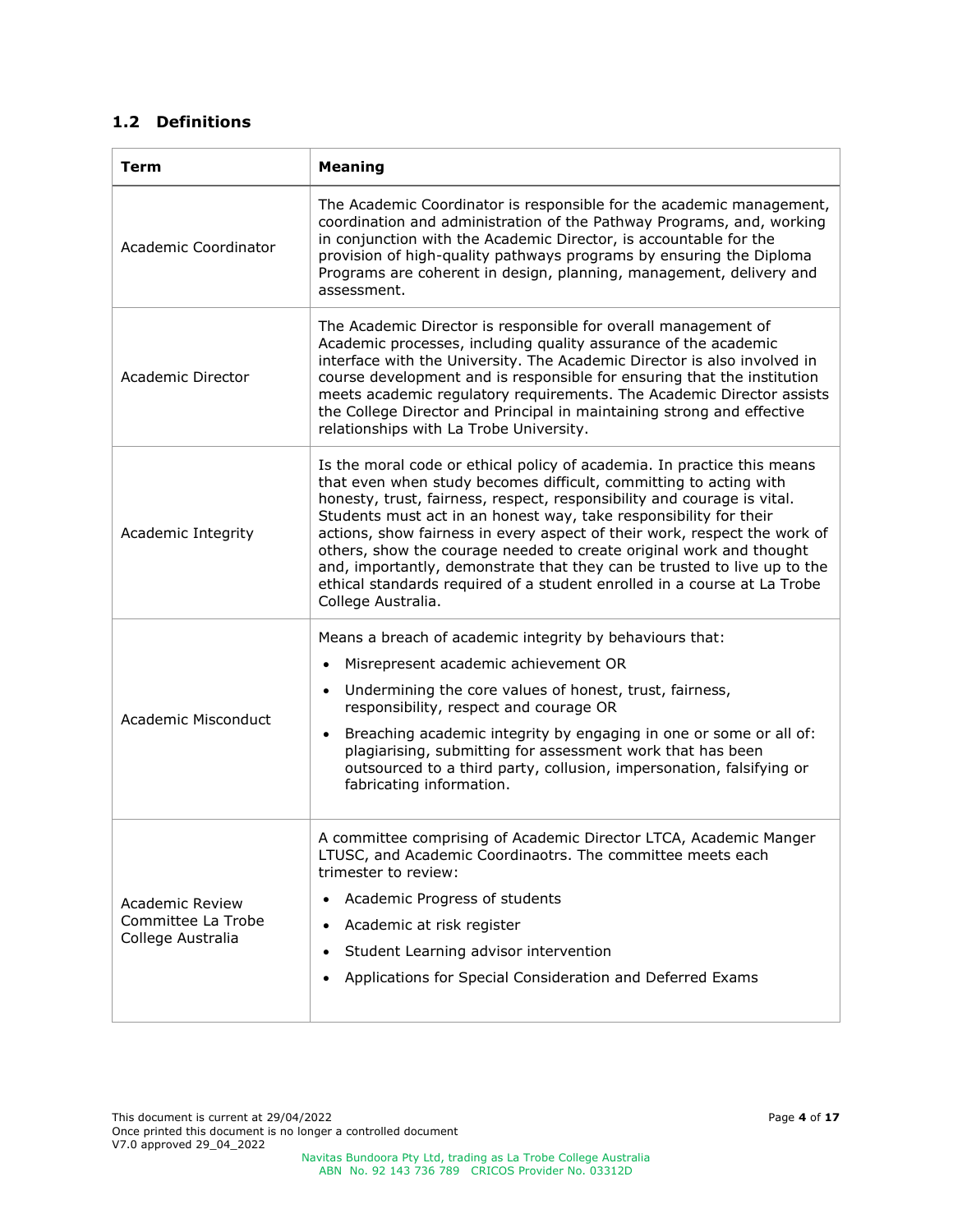| Term                                                                                             | <b>Meaning</b>                                                                                                                                                                                                                                                                                                                                                                                            |  |  |  |  |
|--------------------------------------------------------------------------------------------------|-----------------------------------------------------------------------------------------------------------------------------------------------------------------------------------------------------------------------------------------------------------------------------------------------------------------------------------------------------------------------------------------------------------|--|--|--|--|
|                                                                                                  | Means demonstrating behaviours in tests, examinations, quizzes and<br>assignments such as:                                                                                                                                                                                                                                                                                                                |  |  |  |  |
|                                                                                                  | In an examination, quiz, test etc, communicating or attempting to<br>$\bullet$<br>communicate with a fellow student or individual who is not a<br>supervisor or member of staff                                                                                                                                                                                                                           |  |  |  |  |
|                                                                                                  | Copying or attempting to copy from another student<br>$\bullet$                                                                                                                                                                                                                                                                                                                                           |  |  |  |  |
| Cheating in tests and<br>examinations<br>(supervised and<br>unsupervised)                        | Attempting to introduce or consult during the examination, any<br>$\bullet$<br>unauthorised printed or written material, or electronic calculating or<br>information storage device; or mobile phones or other<br>communication device;                                                                                                                                                                   |  |  |  |  |
|                                                                                                  | Recording, transmitting or disseminating questions and/or answers<br>$\bullet$<br>to themselves or another person                                                                                                                                                                                                                                                                                         |  |  |  |  |
|                                                                                                  | Impersonating another student<br>$\bullet$                                                                                                                                                                                                                                                                                                                                                                |  |  |  |  |
|                                                                                                  | Failing to comply with an instruction by a Person appointed to<br>$\bullet$<br>supervise the examination                                                                                                                                                                                                                                                                                                  |  |  |  |  |
|                                                                                                  | Means a form of cheating which occurs where more than one person<br>contributes to an assessment task designated as an individual<br>assessment.                                                                                                                                                                                                                                                          |  |  |  |  |
| Collusion                                                                                        | Where a student willingly assists another to circumvent the purpose of<br>assessment through solicitation, cheating, misrepresentation or<br>plagiarism (for example by willingly sharing their own work, giving them<br>access to their own work, using a file swapping site or advertising the<br>availability of their own work or someone else's work) this student has<br>participated in collusion. |  |  |  |  |
| Essay Mill or Commercial<br>contract service provider                                            | Means an organisation or individual, usually with a web presence, that<br>contracts with students to complete, in whole or part, assessment tasks<br>for a student for a fee.                                                                                                                                                                                                                             |  |  |  |  |
| Fabrication of results                                                                           | Means when a student claims to have carried out tests, experiments or<br>observations that have not taken place, makes up results or presents<br>results not supported by the evidence.                                                                                                                                                                                                                   |  |  |  |  |
| Falsification                                                                                    | Means when a student makes changes to information to change its<br>meaning; to forge or produce counterfeit documents; to make false or<br>incorrect returns, reports and outcomes to deceive.                                                                                                                                                                                                            |  |  |  |  |
| Inadvertent Plagiarism<br>(also referred to as poor<br>academic practice or<br>poor scholarship) | Means when a student unintentionally uses the work of another person<br>without appropriate acknowledgement. This may be a result of a lack of<br>familiarity with academic writing skills and academic referencing<br>conventions.<br>(See also Plagiarism)                                                                                                                                              |  |  |  |  |
| <b>Intellectual Property</b>                                                                     | Means any intellectual creation(s) such as literary works, artistic works<br>(i.e. songs, poetry, books, photographs etc) inventions, designs,<br>symbols, names, images, computer code, ideas and other products of<br>intellectual capital that can be protected by copyright, patents and<br>trademarks                                                                                                |  |  |  |  |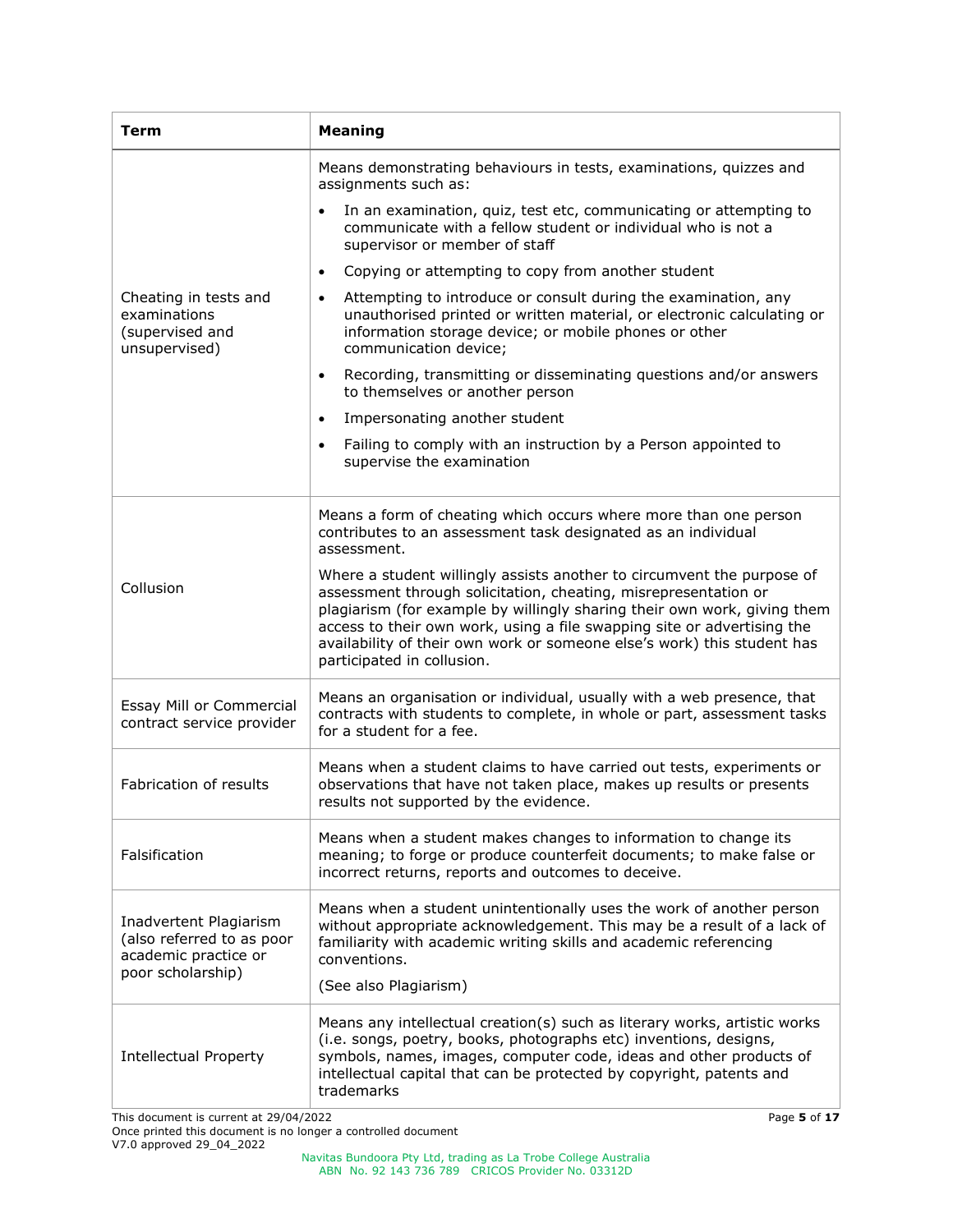| <b>Term</b>                                                       | <b>Meaning</b>                                                                                                                                                                                                                                                                                                                                                                                               |  |  |  |  |
|-------------------------------------------------------------------|--------------------------------------------------------------------------------------------------------------------------------------------------------------------------------------------------------------------------------------------------------------------------------------------------------------------------------------------------------------------------------------------------------------|--|--|--|--|
| Lecturer or Teacher                                               | Means a staff member of La Trobe College Australia directly responsible<br>for the teaching and assessment of student work                                                                                                                                                                                                                                                                                   |  |  |  |  |
| Outsourcing and<br>submitting assessment<br>work to a third party | Means when a student/s use a third party to undertake all or part of<br>their assessed work for them, whether paid or unpaid.<br>Third parties may include:<br>Commercial essay writing services (sometimes called 'essay mills').<br>$\bullet$<br>Services (individual or commercial) accessed through outsourcing<br>$\bullet$<br>services and related websites including file sharing sites.<br>$\bullet$ |  |  |  |  |
| (contract cheating)                                               | Individuals who undertake assessment work, whether paid or<br>unpaid, including:<br>Friends, family or other students<br>$\bullet$<br>Private tutors<br>$\bullet$<br>Substitute examination takers<br>$\bullet$                                                                                                                                                                                              |  |  |  |  |
| Paraphrasing                                                      | Means incorporating the ideas or themes of other persons into one's<br>own work. A passage of paraphrased text should be true to the original<br>authors idea but written in the student's own words with different<br>composition (e.g. sentence structure) than the original text.                                                                                                                         |  |  |  |  |
| Penalties                                                         | Means an outcome imposed in response to, and in order to penalise,<br>breaches of academic integrity. May also be referred to as sanctions or<br>punishments.                                                                                                                                                                                                                                                |  |  |  |  |
|                                                                   | Means when the work of another is represented, intentionally or<br>unintentionally, as one's own original work, without appropriate<br>acknowledgement of the author, creator or the source. This category of<br>academic misconduct includes but is not limited to the following:                                                                                                                           |  |  |  |  |
|                                                                   | Using ideas, concepts, research data, images, sounds or text from<br>$\bullet$<br>another source without appropriate acknowledgement                                                                                                                                                                                                                                                                         |  |  |  |  |
|                                                                   | Word for word copying, cutting or pasting statements from a single<br>$\bullet$<br>source or multiple sources or piecing together work of others and<br>representing them as original work                                                                                                                                                                                                                   |  |  |  |  |
| Plagiarism                                                        | Submitting as one's own work all or part of another student's work,<br>$\bullet$<br>with or without the student's knowledge or consent                                                                                                                                                                                                                                                                       |  |  |  |  |
|                                                                   | Copying material from an unacknowledged source and substituting<br>$\bullet$<br>synonyms with the intent to deceive text-matching software, such<br>as a the use on online paraphrasing tools.                                                                                                                                                                                                               |  |  |  |  |
|                                                                   | Self-plagiarism by duplicating and submitting the same or almost<br>$\bullet$<br>identical work for more than one assessment task (without<br>permission from subject coordinator).                                                                                                                                                                                                                          |  |  |  |  |
| <b>Staff Member</b><br>La Trobe College<br>Australia              | Means any member of staff, academic and administrative, at La Trobe<br>College Australia.                                                                                                                                                                                                                                                                                                                    |  |  |  |  |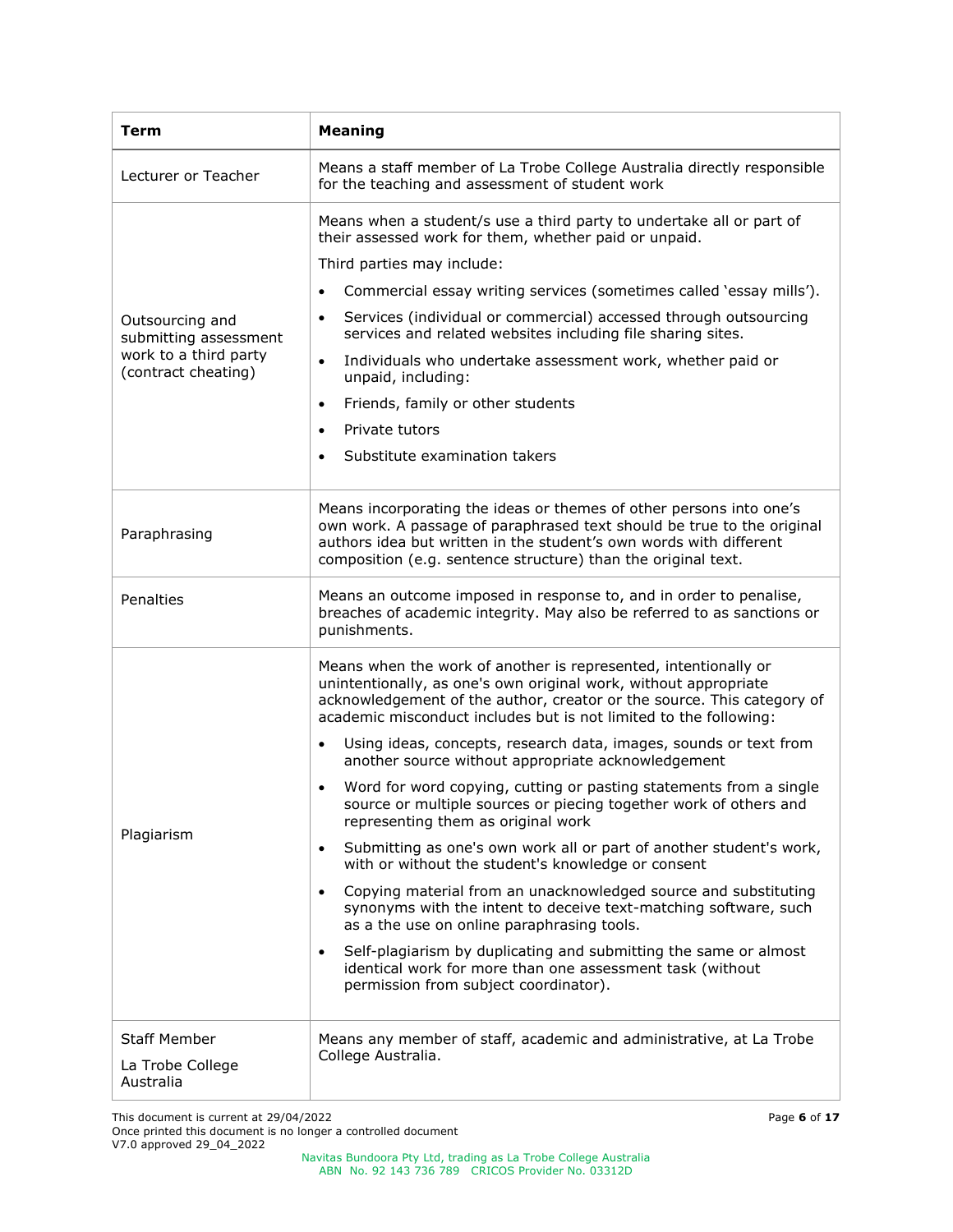| Term                | <b>Meaning</b>                                                                                                        |  |  |  |
|---------------------|-----------------------------------------------------------------------------------------------------------------------|--|--|--|
| Student             | Means any student enrolled in a course, program or subject at La Trobe<br>College Australia.                          |  |  |  |
| Subject Coordinator | Means the staff member who has been designated the coordinator of a<br>subject offered at La Trobe College Australia. |  |  |  |

# <span id="page-6-0"></span>**2.0 Promoting Academic Integrity**

In fulfilling its commitment to promoting and maintaining the highest standards of integrity, La Trobe College Australia, with cooperation of all members of the teaching and learning environment, will ensure:

- a) A collaborative effort is made to recognise and promote academic integrity at every level from policy, through La Trobe College Australia procedures, to individual staff practices;
- b) Students are thoroughly educated about the expected conventions for authorship and the appropriate use and acknowledgment of all forms of intellectual material;
- c) Resources are available to assist students with appropriate approaches to referencing and citation;
- d) Approaches to assessment minimise the possibility for students to breach academic integrity, while preserving the quality and rigour of assessment requirements;
- e) Resources are available to support academic staff in teaching students the generic skills of critical thinking, analysis, interpretation and thesis development;
- f) Resources are available to support academic staff in teaching students expected conventions for authorship and the appropriate use and acknowledgment of all forms of intellectual material;
- g) Highly visible procedures are installed for monitoring and detecting and managing cheating, including appropriate educative and punitive measures;
- h) Text-matching software is used primarily for developmental purposes, however also for detection and evidentiary purposes [Turnitin Software];
- i) Ethical and professional behaviour is modelled by La Trobe College Australia staff. Authority or position must not be improperly used and any conflict that may arise between personal interest and official duty is declared, in accordance with [The Staff Code of Conduct.](https://navitas.sharepoint.com/sites/NVT_SDL/UPA/LTO/Documents/Forms/AllItems.aspx?id=%2Fsites%2FNVT%5FSDL%2FUPA%2FLTO%2FDocuments%2FLa%20Trobe%20Operations%2FLTM%20Policies%2FStaff%20Code%20of%20Conduct%2Epdf&parent=%2Fsites%2FNVT%5FSDL%2FUPA%2FLTO%2FDocuments%2FLa%20Trobe%20Operations%2FLTM%20Policies)

Both staff and students have a responsibility for protecting the reputation and integrity of La Trobe College Australia by reporting any suspected breaches of academic integrity to the relevant staff member. This may include the Teacher responsible for teaching that particular class/group, the Subject Coordinator, the Academic Coordinator or the Academic Director.

Observations of academic misconduct are to be reported in a timely fashion, preferably at the time of the occurrence, using the Academic Misconduct Report Form (Appendix A). La Trobe College Australia shall deal with a suspected breach of academic integrity or an allegation of academic misconduct quickly and with due regard for the principles of natural justice. Additionally, in order to avoid the possibility of improper use of student work, both staff and students have a responsibility to store work where it cannot be accessed by other students.

#### <span id="page-6-1"></span>**2.1 Strategies**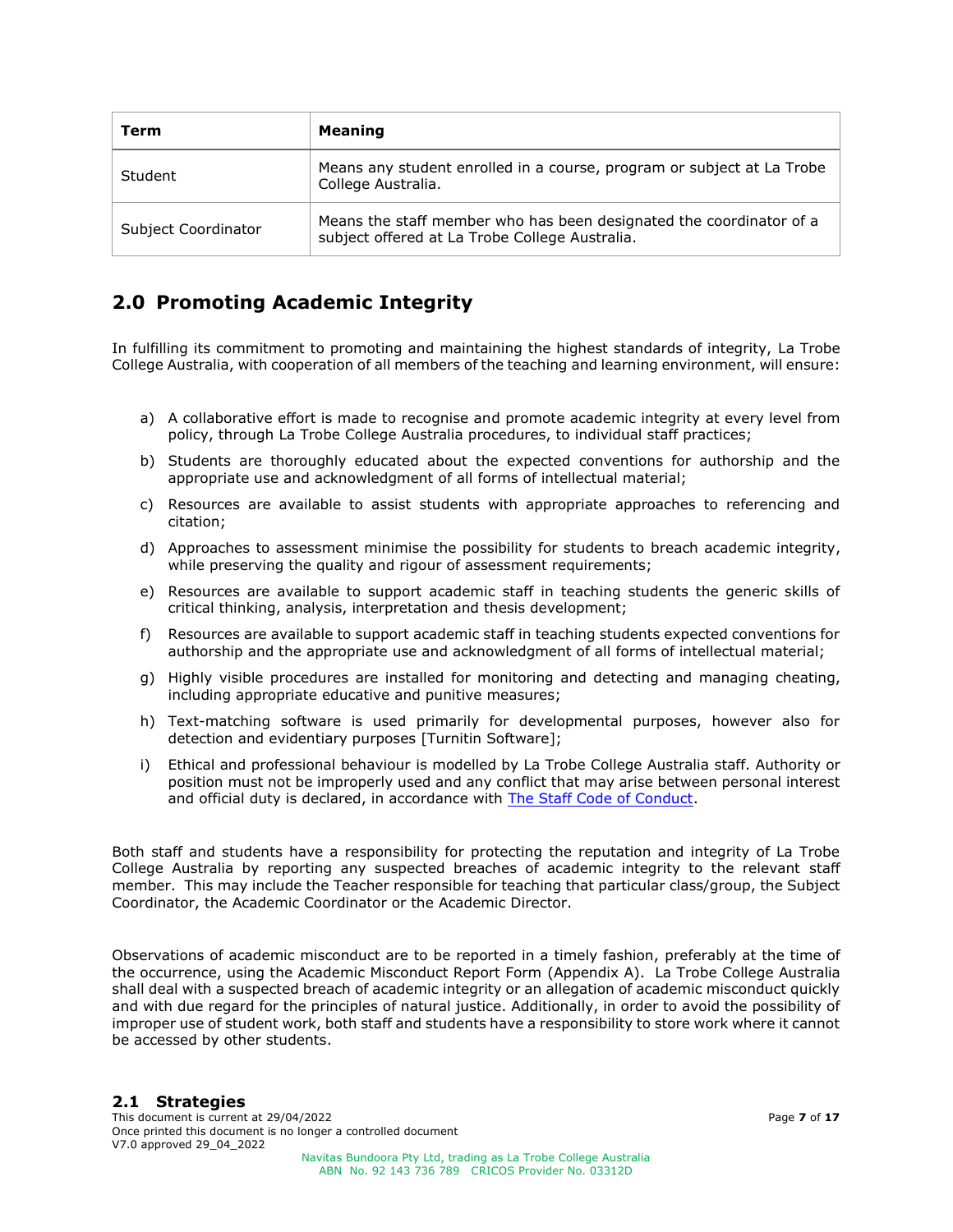La Trobe College Australia shall develop and implement a program of information dissemination about its position on academic integrity for staff and students, as follows:

- a) Students shall be advised of the Academic Integrity Policy prior to and at the commencement of their studies during Orientation and reminded of this Policy at the start of each course or subject they undertake as a continuing student;
- b) Students shall be advised via their Subject Outlines that the Student Support services, including the Academic Skills Advisor and Student Counsellor, are available to support students to engage in ethical academic practices and to offer support to them if an allegation of academic misconduct is made against them;
- c) La Trobe College Australia will provide all enrolled students with detailed guidance on academic integrity which includes the La Trobe College Australia requirements for referencing and acknowledging the work of others in presentation of assessments;
- d) Students will be provided with access to text-matching software for self-assessment and development purpose;
- e) La Trobe College Australia shall promote assessment practices that minimise the opportunity for plagiarism, and are consistent with best practice;.
- f) La Trobe College Australia will enrol all students undertaking a diploma course at the College in mandatory online academic integrity training designed to educate students in matters of academic integrity. This includes informing students of; staff and student responsibilities in this area, the kinds of behaviours that can be considered academic misconduct, and the college's policies and procedures relating to academic integrity.

## <span id="page-7-0"></span>**3.0 Academic Misconduct**

While undertaking their studies at La Trobe College Australia, students must conduct their studies honestly, ethically, and in accordance with La Trobe College Australia's accepted guidelines of academic behaviour. Any form of academic behaviour that is in breach of these guidelines will be considered academic misconduct.

### <span id="page-7-1"></span>**3.1 Detection**

Instances of academic misconduct may be detected through a variety of mechanisms such as the invigilation of examinations, or the comparison of the submitted assessment material to another source. La Trobe College Australia uses text-matching software to assist with the identification of instances where assessment submitted by a student has been taken inappropriately from another source.

To assist in identification of potential breaches, the Academic Coordinator undertaking the investigation of an allegatuion may require students to authenticate their learning on the assessment item (e.g. through showing notes/drafts/resource materials used in the preparation of the item, or by undertaking a viva or practical based exercise).

## <span id="page-7-2"></span>**3.2 Procedures for Managing Allegations of Academic Misconduct**

The subject teacher will investigate any suspicion of academic misconduct.

If, as a result of this investigation, they: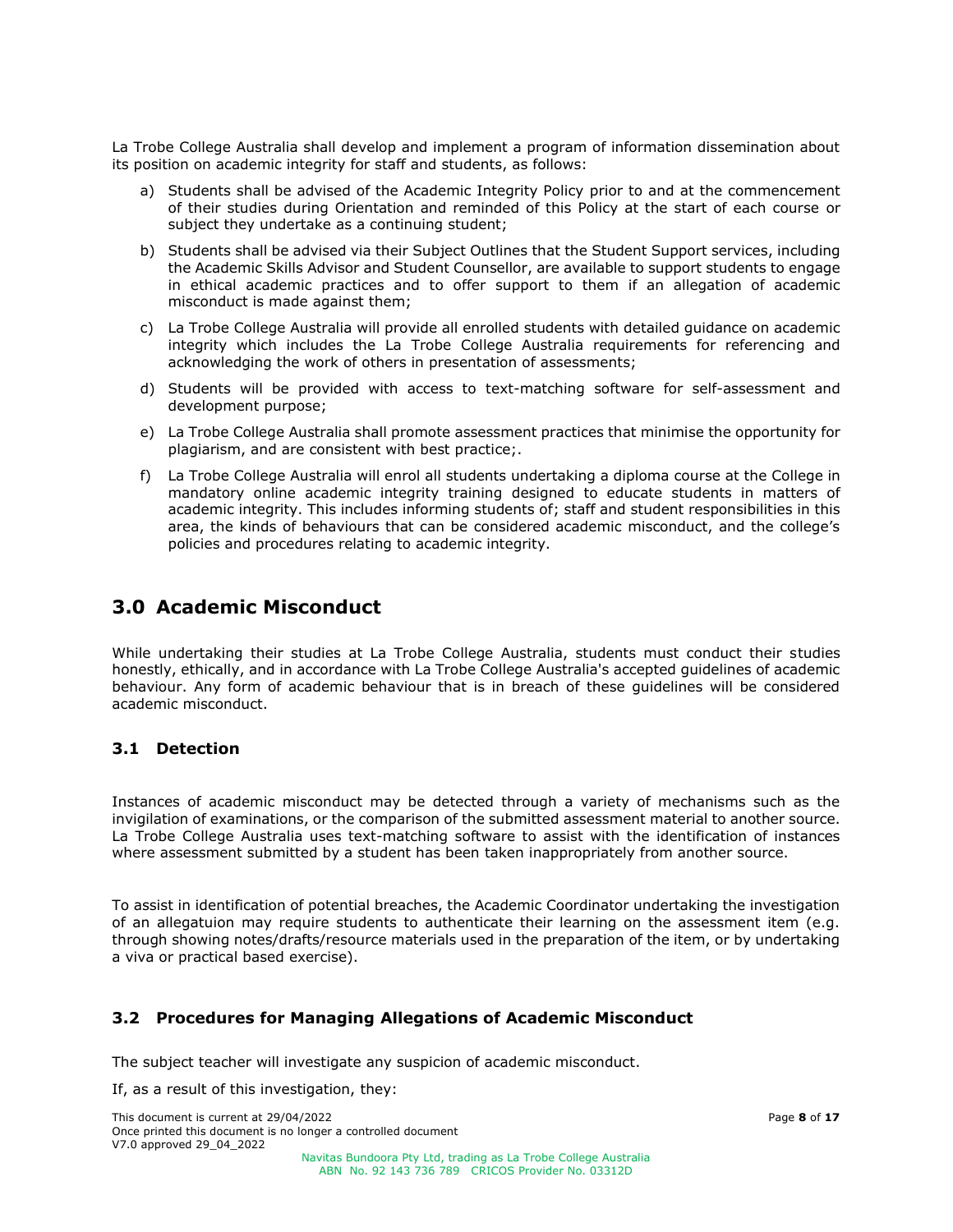- a) determine no misconduct has occurred, only evidence of poor academic practice/scholarship, then they will discuss the issue with the student and give a warning and advice with view to an educative outcome for the student.
- b) If it is determined there is a reasonable suspicion that academic misconduct has occurred, then the teacher will prepare an Academic Misconduct Report Form including evidence (Appendix A) notify the subject coordinator, and forward data to the Academic Coordinator
- c) In the event a lecturer/teacher believes there has been an incident of academic misconduct, they do not have the ability to impose a penalty on the student in the assessment of their work. Penalties can only be imposed by the Academic Coordinator, Academic Director or the LTCA Academic Review Committee.

#### **Referral to Academic Coordinator**

On receipt of the Academic Misconduct Report, the Academic Coordinator will inform the student, via the student's LTCA email account, of the allegation, including nature of and grounds for the allegation.

The Academic Coordinator or Learning Advisor will arrange an interview with the student within five working days of receiving the Academic Misconduct Report and the student may additionally respond in writing within five working days of receiving notice of the allegation.

If it is determined that:

- a) no academic misconduct has occurred, then the Academic Coordinator will dismiss the allegation, no record will appear in the academic misconduct register or student's navigate file. The student will be provided with advice and an educative solution to the incident.
- b) academic misconduct has occurred, then the Academic Coordinator will determine an appropriate sanction as per the recommendations. This information will be recorded on the student's file.
- c) the allegation is of a serious/major breach of academic integrity, or where further investigation and consideration is required, then the Academic Coordinator will refer the matter to the La Trobe College Australia Academic Review Committee.

In all cases the Subject Coordinator and student will be informed of the outcome of the deliberation of the Academic Coordinator.

Any student who has been penalised for academic misconduct has the right to appeal the penalty imposed. Appeals must outline the grounds on which the appeal is based and must be accompanied by supporting documentation where relevant. An appeal must be submitted in writing to Appeals and Grievance Committee within five working days of the notification of the penalty that has been imposed.

#### **Referral to La Trobe College Australia Academic Review Committee**

La Trobe College Australia Academic Review Committee will be convened to conduct a formal hearing of serious academic misconduct, or where further investigation and consideration of academic misconduct is required.

The Academic Review Committee may be convened on an *ad hoc* basis as directed by the Academic Director (Chair).

- a) The student under investigation will be given a minimum of seven (7) days notice of the committee meeting.
- b) Prior to the hearing the committee shall provide the student with a copy of (or access to) all written materials and other evidence available to the committee.
- c) The student may make a written submission to the hearing.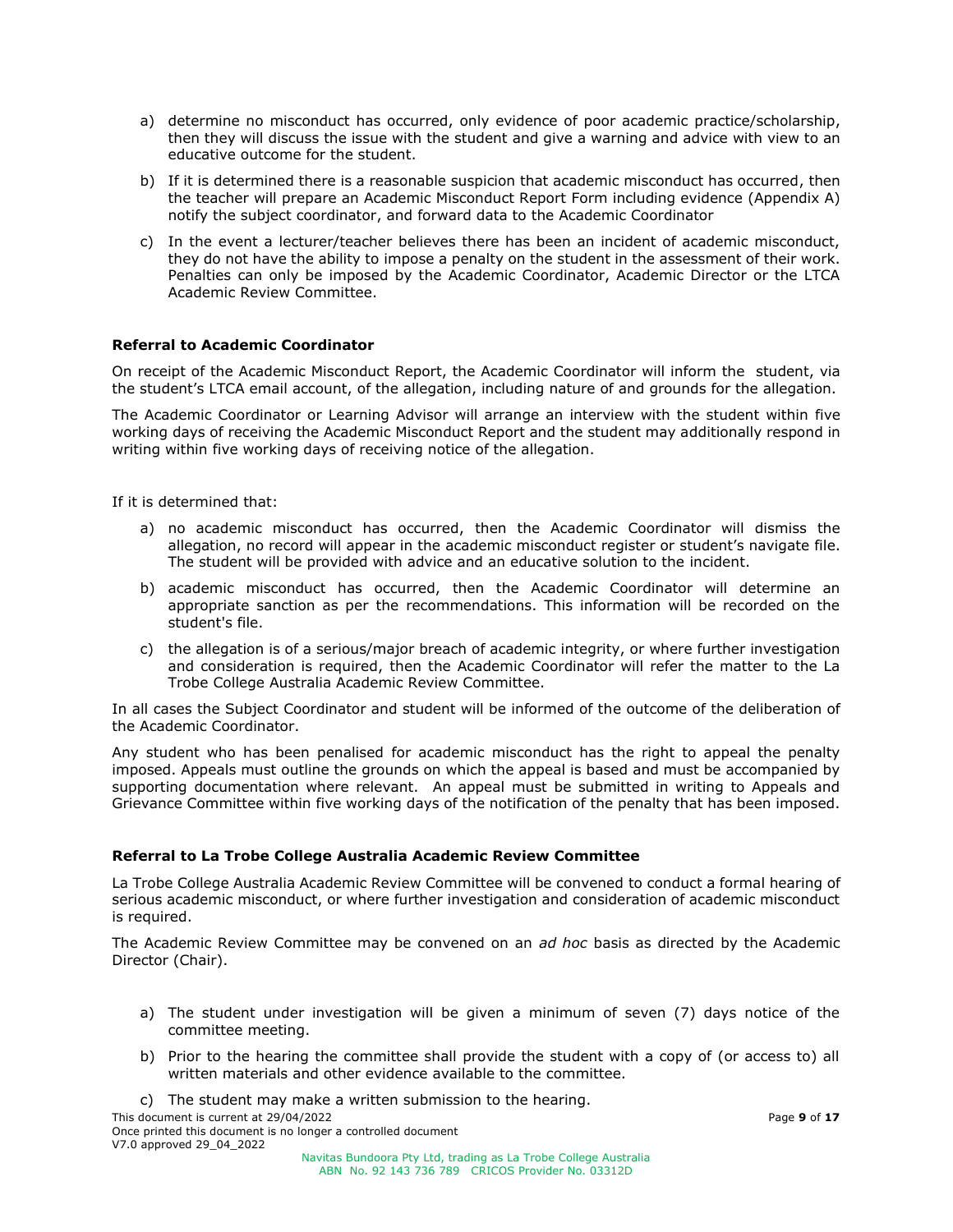- d) The student may attend the hearing or, if the student requests, participate in the hearing through telephone/video conferencing or similar facility.
- e) If the student declines to attend the hearing (or participate by other means) the hearing shall proceed in the absence of the student.
- f) The student may be accompanied at the hearing by a companion who is a member of La Trobe College Australia [e.g. fellow student or Student Support Officer]. The companion is present as a support to the student and is not an advocate or spokesperson for the student. In exceptional cases, for example a student with a disability which affects communication, the Chair of the committee may give permission for the companion to speak on behalf of the student.
- g) Neither the student nor any other person participating in the hearing is entitled to be legally represented.
- h) Decisions and outcomes, including sanctions, will be determined on the evidence presented by all concerned parties and in accordance with the (Appendix C: Schedule of suggested responses)
- i) In all cases, the student shall be informed in writing of the decision of the committee, including the reasons for the decision.
- j) This information will be recorded on the academic misconduct register and the student's navigate file.
- k) Any student who has been penalised for academic misconduct has the right to appeal the penalty imposed. Appeals must outline the grounds on which the appeal is based and must be accompanied by supporting documentation where relevant. An appeal must be submitted in writing to Appeals and Grievance Committee within seven (7) days of the notification of the penalty that has been imposed.

#### **La Trobe College Australia Academic Review Committee**

La Trobe College Australia Academic Review Committee (hereafter referred to as the committee) may conduct a formal hearing into an allegation of academic misconduct.

The membership of this committee consists of:

- The Academic Director or nominee (Chair)
- The Academic Manager LTUSC
- Academic Coordinators
- Other specialist invited when required.

The committee may be convened ad hoc as required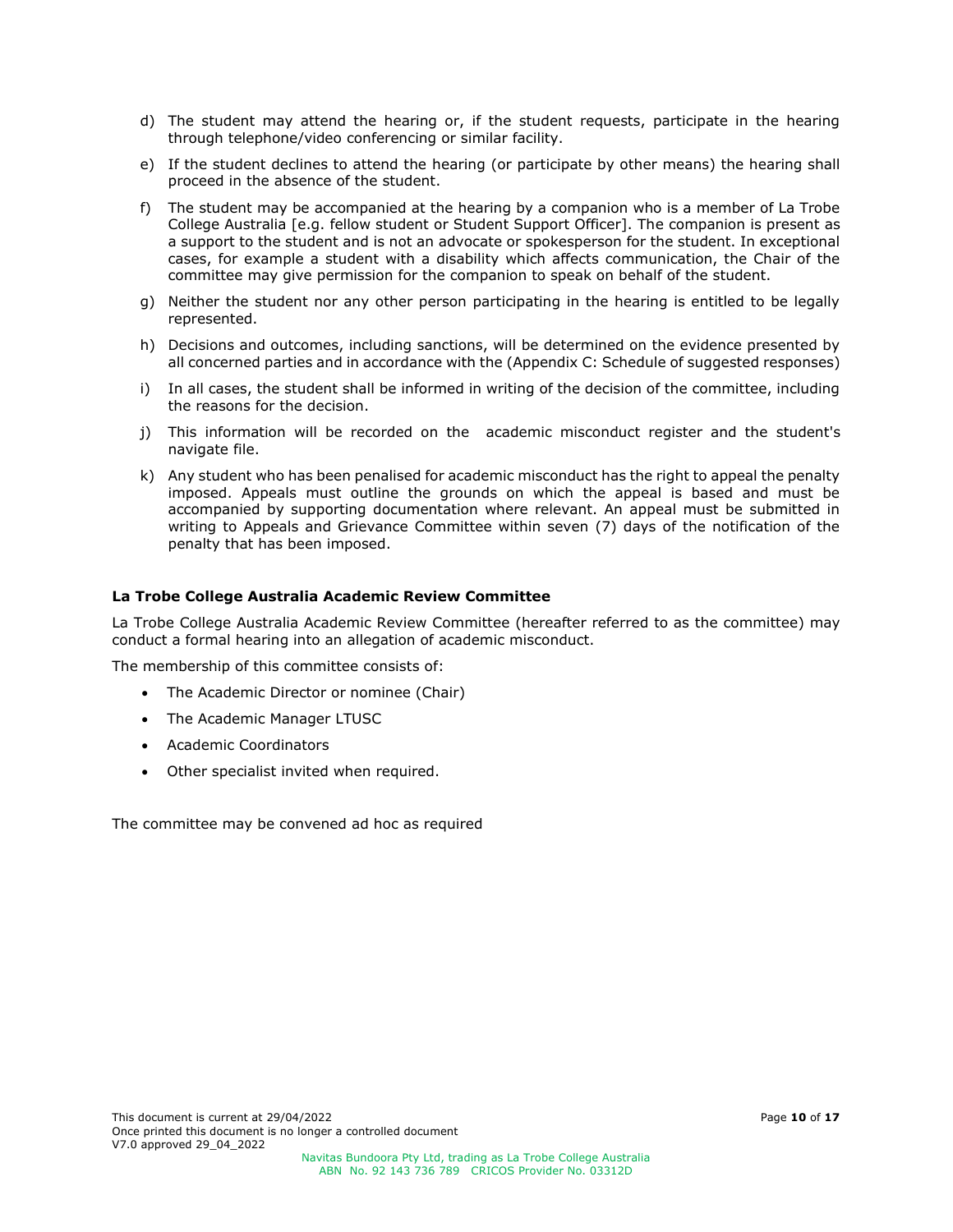### <span id="page-10-0"></span>**3.3 Outcomes and Penalties**

A penalty can only be imposed by the Academic Coordinator or the La Trobe College Australia.Academic Review Committee (or, if designated, the Academic Director as Chair of the LTCA Academic Review Committee).

Where a breach of academic integrity has been substantiated and is moderate or serious (as per definititios in Appendix B) in nature a penalty shall be imposed.

Penalties are determined according to the scale, scope and nature of the breach of academic integrity, see:

**Appendix B** Guidelines for determining level of academic misconduct

**Appendix C** Schedule of suggested reponses to substantiated breaches of academic integrity

### <span id="page-10-1"></span>**3.4 Appeals**

Any student who has been penalised for academic misconduct has the right to appeal the penalty imposed. Appeals must outline the grounds on which the appeal is based and must be accompanied by supporting documentation where relevant.

An appeal must be submitted in writing to Appeals and Grievance Committee within seven (7) days of the notification of the penalty that has been imposed.

The Appeals and Grievance Committee will consider the appeal and notify the student, in writing, of the outcome of their appeal.

For further detail on the appeal process, please refer to Stage 3 of the [Student Grievance Policy.](https://navitas.sharepoint.com/sites/NVT_SDL/UPA/LTO/Documents/Forms/AllItems.aspx?id=%2Fsites%2FNVT%5FSDL%2FUPA%2FLTO%2FDocuments%2FLa%20Trobe%20Operations%2FLTM%20Policies%2FStudent%20Grievance%20Policy%2Epdf&parent=%2Fsites%2FNVT%5FSDL%2FUPA%2FLTO%2FDocuments%2FLa%20Trobe%20Operations%2FLTM%20Policies)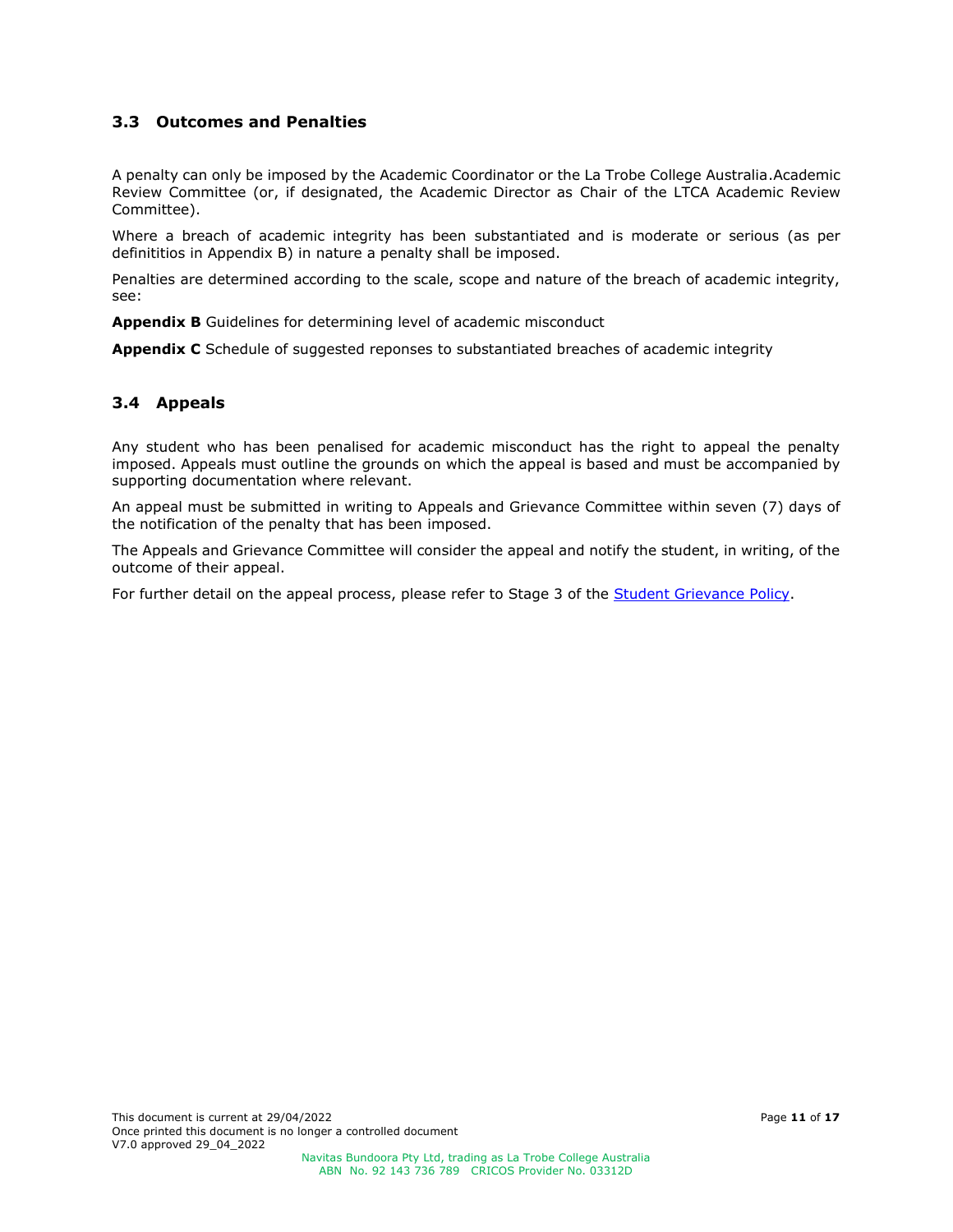## <span id="page-11-0"></span>**4.0 Flowchart**

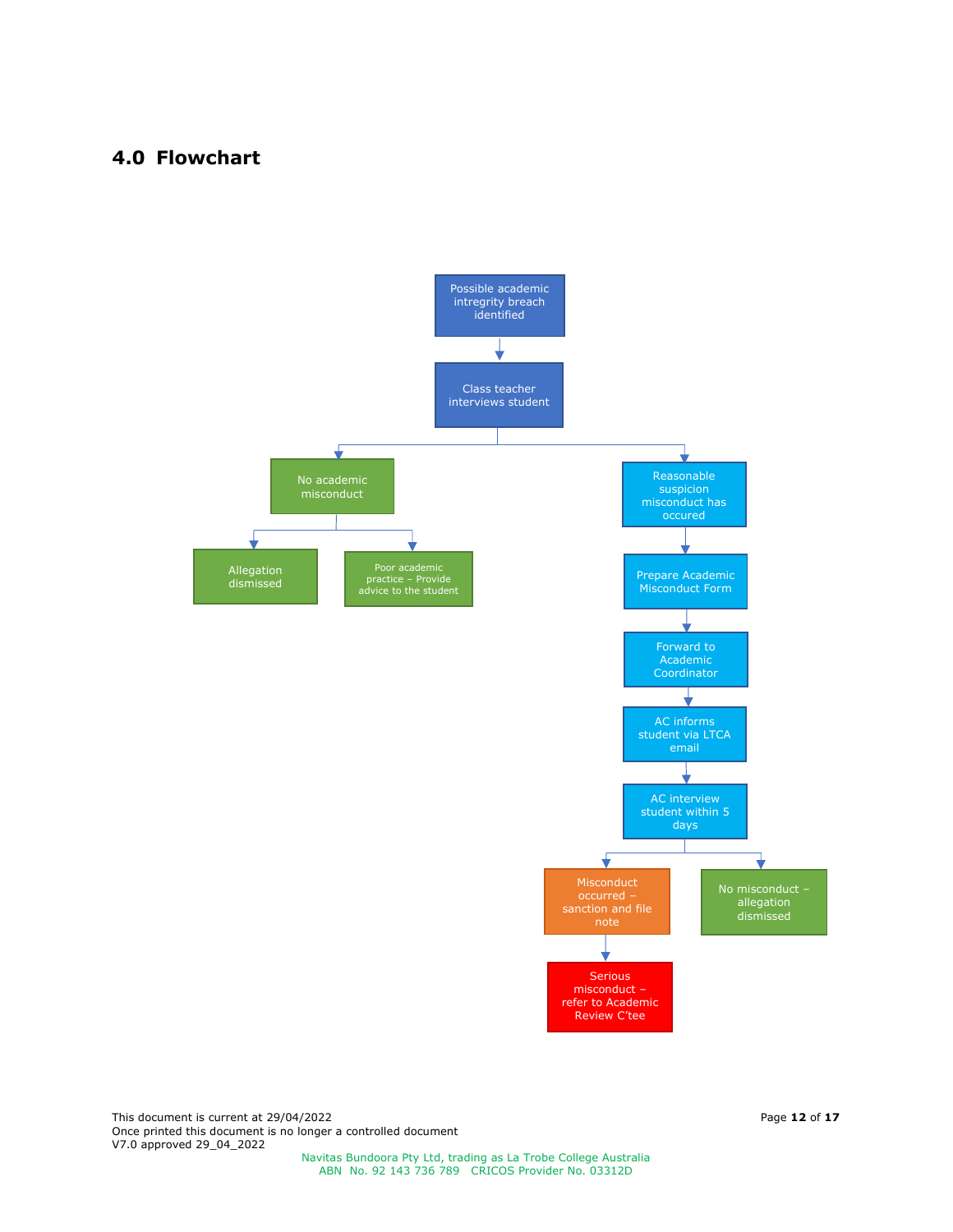ABN No. 92 143 736 789 CRICOS Provider No. 03312D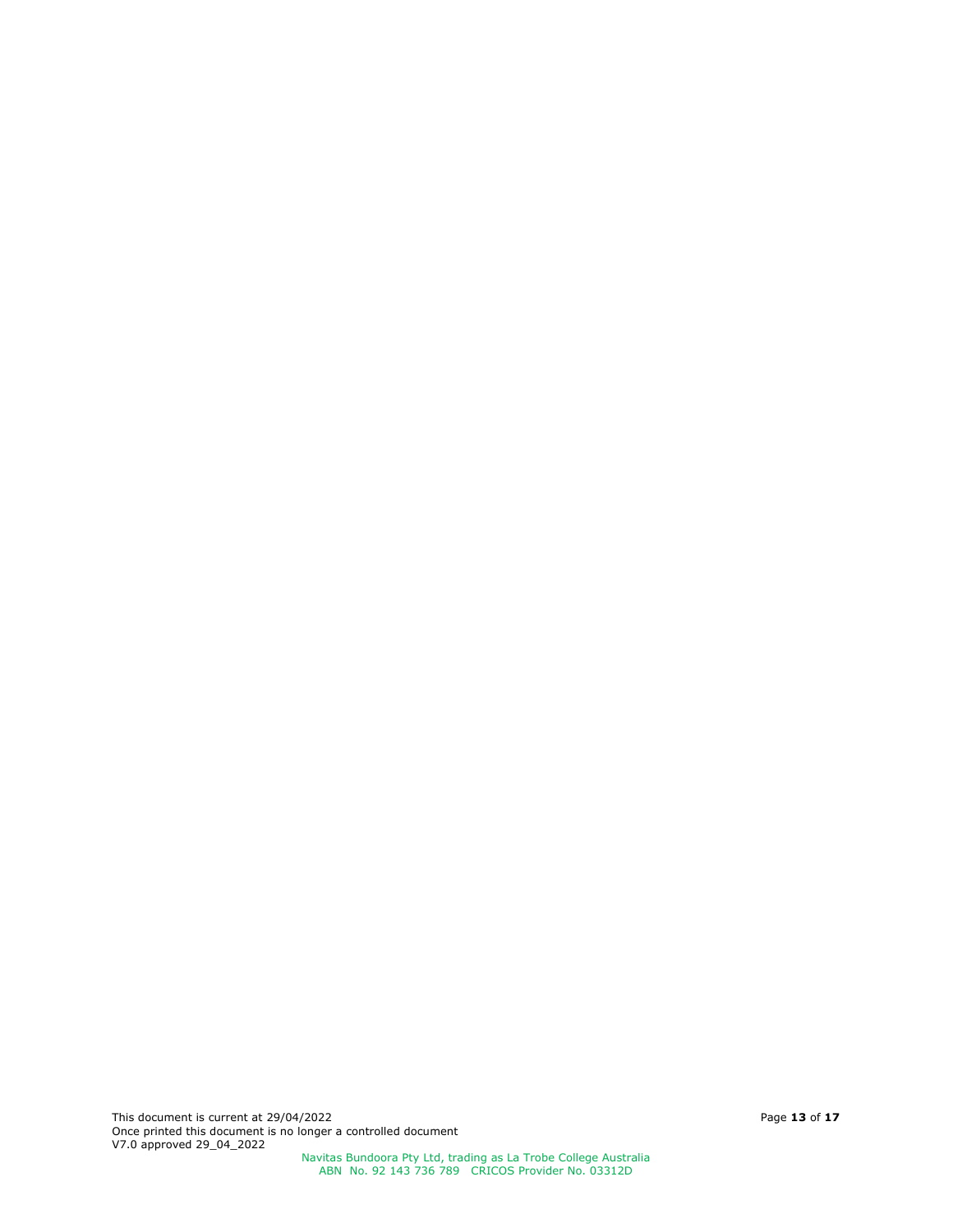

## <span id="page-13-0"></span>**5.0 Appendices:**

### <span id="page-13-1"></span>**Appendix A. Example Report Form**

## **Academic Misconduct Report Form** *(Example Only)*

*Please refer to the Academic Integrity Policy and Guidelines before completing this report. Forward this form and accompanying documentation (evidence) to the Academic Coordinator.*

#### Date form completed

| <b>Staff Details</b>           | (Type in shaded box below) |
|--------------------------------|----------------------------|
| Name of reporting staff member |                            |
| Subject code and title         |                            |
| Name of Subject Coordinator    |                            |

| <b>Student Details</b> | (Type in shaded box below) |
|------------------------|----------------------------|
| Student Name           |                            |
| Student ID number      |                            |
| Course                 | Select from list           |

| <b>Assessment Details (check box or boxes)</b> |  |                                          |                                    |  |  |  |
|------------------------------------------------|--|------------------------------------------|------------------------------------|--|--|--|
| <b>Assessment title and value</b>              |  |                                          |                                    |  |  |  |
| Essay                                          |  |                                          | Presentation In-class presentation |  |  |  |
| Written Report                                 |  | $\Box$ Test/Examination Select from list |                                    |  |  |  |
| $\Box$ Lab/Technical Report                    |  | $\Box$ Other (specify)                   |                                    |  |  |  |

| Nature of suspected breach of academic integrity |                       |                                                      |  |  |  |
|--------------------------------------------------|-----------------------|------------------------------------------------------|--|--|--|
|                                                  |                       | Plagiarism Select from the list                      |  |  |  |
|                                                  |                       | Attempted concealment with use of Paraphrasing Tools |  |  |  |
|                                                  |                       | Self-plagiarism Select from the list                 |  |  |  |
|                                                  | Collusion             | Name(s) and $ID(s)$ of other student(s) involved     |  |  |  |
|                                                  | Cheating in test/exam |                                                      |  |  |  |
|                                                  |                       | Falsification and/or fabrication                     |  |  |  |
|                                                  |                       | Contract Cheating (Attach Contract Cheating rubric)  |  |  |  |
|                                                  | Other                 |                                                      |  |  |  |

### **Details of suspected breach of academic integrity** *(Type in text box below)*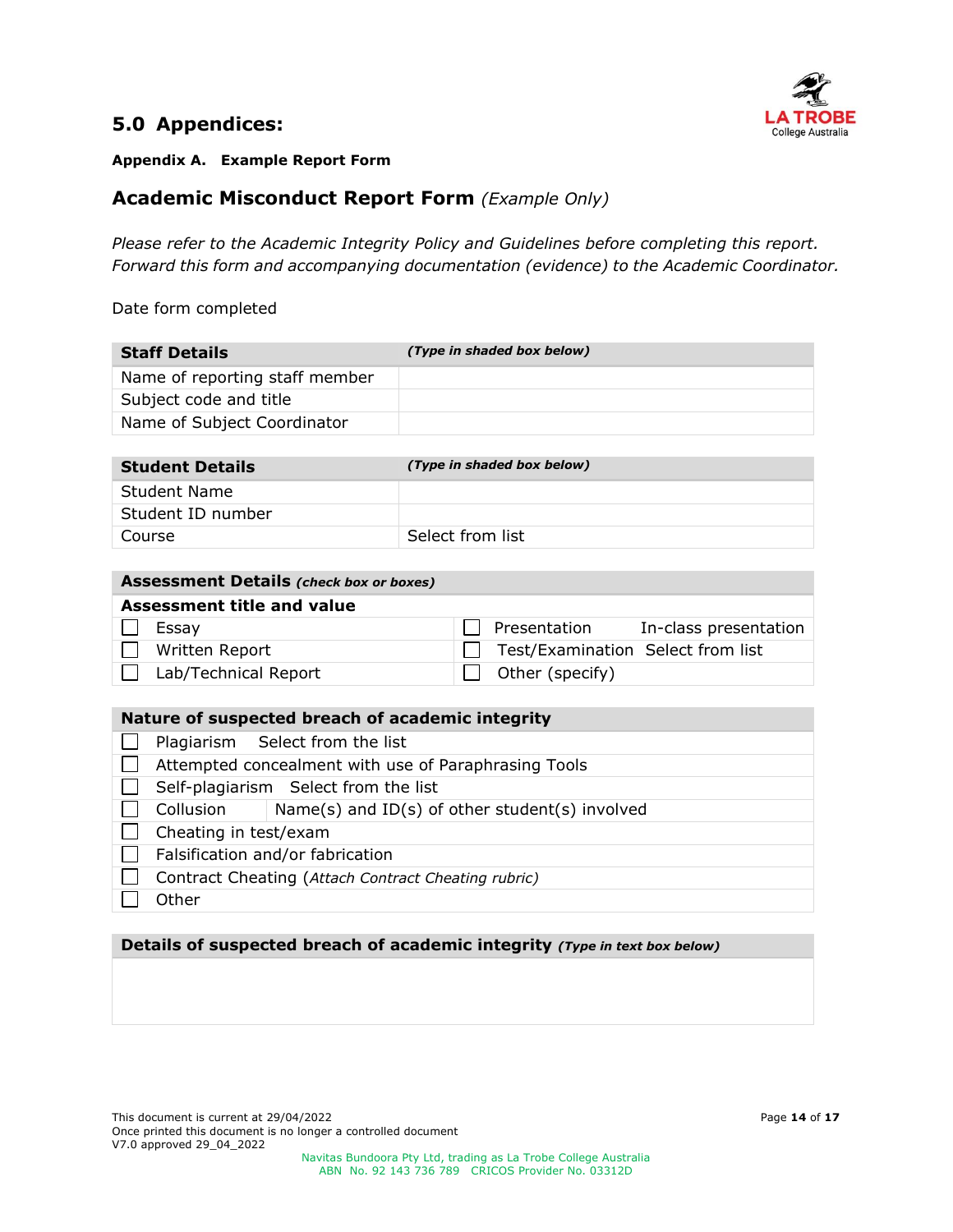#### **Appendix B. Guidelines for determining the level of academic misconduct**

#### **Overarching Questions**

- 1. Is the student in their first trimester of study?
- 2. Has the student completed the Academic Integrity Module?
- 3. Was the action intended to give the student an unjustified advantage?
- 4. Was the misconduct significant in scale or scope?
- 5. Was the misconduct deliberately and carefully planned with a clear intention of cheating?

<span id="page-14-0"></span>

This document is current at 29/04/2022 **Page 15** of 17 Once printed this document is no longer a controlled document V7.0 approved 29\_04\_2022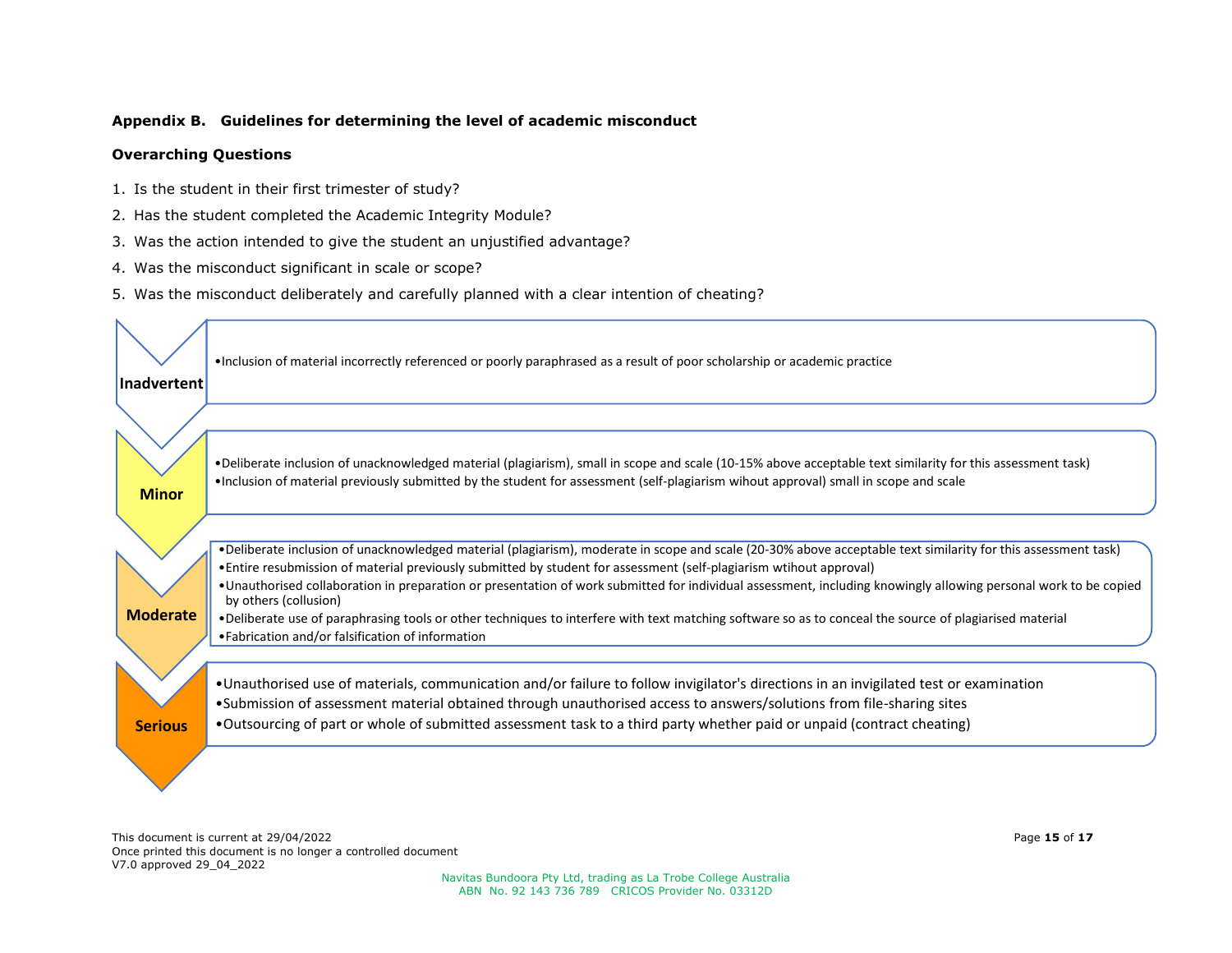<span id="page-15-0"></span>**Appendix C. Schedule of Suggested Reponses to Substantiated Breaches of Academic Integrity**

| <b>Academic Co-ordinator</b>                      |                                |                 | <b>Academic Review</b><br><b>Committee</b> |                            | <b>Suggested Response</b>                                                                                                                            |
|---------------------------------------------------|--------------------------------|-----------------|--------------------------------------------|----------------------------|------------------------------------------------------------------------------------------------------------------------------------------------------|
| <b>No</b><br><b>Academic</b><br><b>Misconduct</b> | <b>Inadvertent</b><br>or Minor | <b>Moderate</b> | <b>Serious</b>                             | <b>Serious</b><br>(repeat) |                                                                                                                                                      |
| $\checkmark$                                      |                                |                 |                                            |                            | Allegation dismissed                                                                                                                                 |
|                                                   |                                |                 |                                            |                            | Warning and advice to student<br>and<br>Student to undertake educative<br>measures<br>And mark according to rubric                                   |
|                                                   |                                |                 |                                            |                            | Warning and advice to student<br>and<br>Student to undertake educative<br>measures and mark according to<br>rubric with penalty deduction of<br>mark |
|                                                   |                                |                 |                                            |                            | Repeat assessment task<br>(resubmit) with maximum mark of<br>50%                                                                                     |
|                                                   |                                |                 | $\checkmark$                               |                            | Zero for the assessment                                                                                                                              |
|                                                   |                                |                 |                                            |                            | Zero for the subject (recorded as<br>$n$ not $ns$ )                                                                                                  |
|                                                   |                                |                 |                                            |                            | Zero for the subject (recorded as<br>n not ns) and<br>Suspension from studies for<br>designated period                                               |
|                                                   |                                |                 |                                            |                            | Termination of enrolment in<br>course considered                                                                                                     |